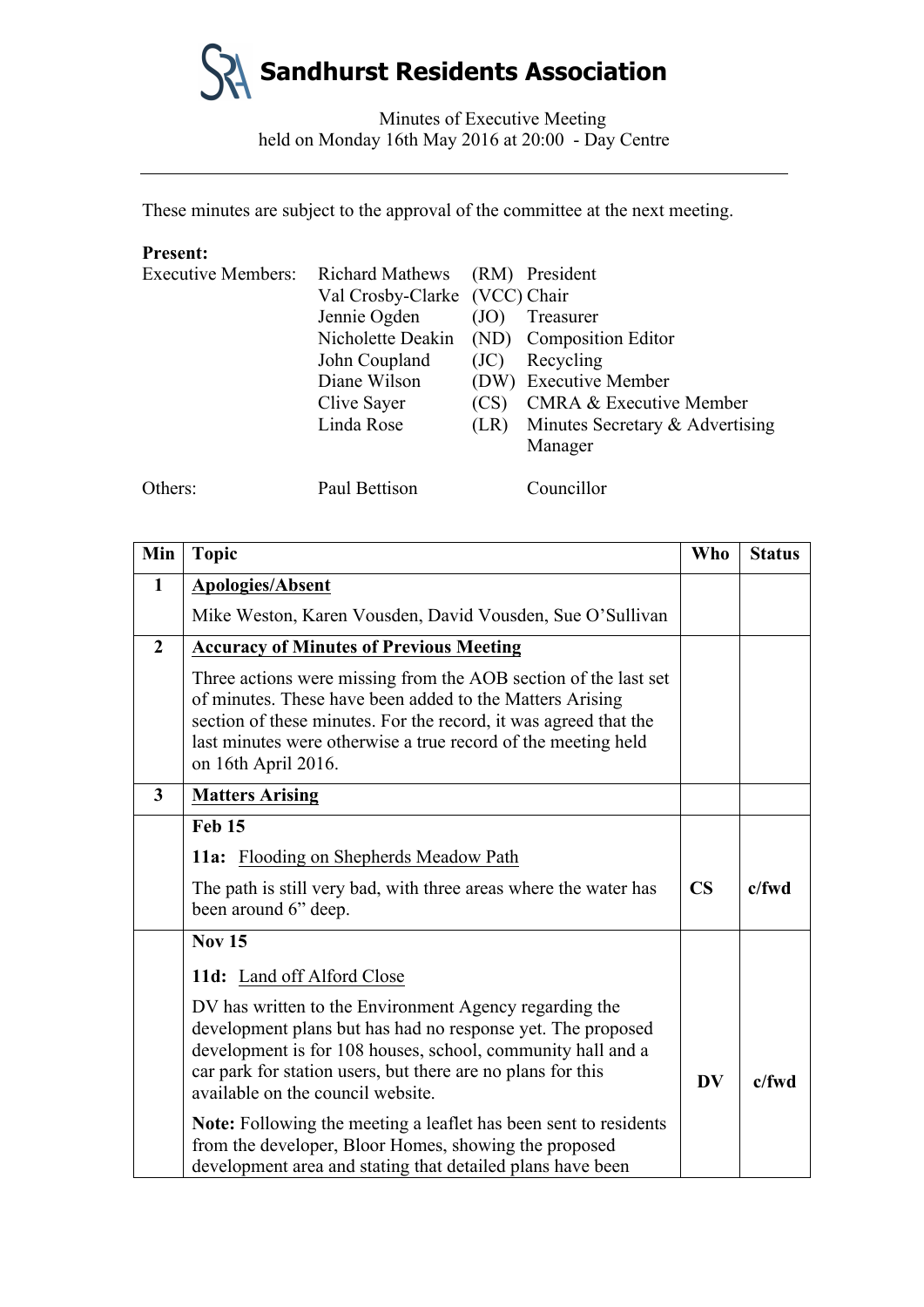| Min | <b>Topic</b>                                                                                                                                                                                                                                                                                                  | Who        | <b>Status</b> |
|-----|---------------------------------------------------------------------------------------------------------------------------------------------------------------------------------------------------------------------------------------------------------------------------------------------------------------|------------|---------------|
|     | submitted, although no link to these could be found on the BFC<br>website. This is believed to be because the plans have not yet<br>been validated.                                                                                                                                                           |            |               |
|     | <b>Feb 16</b>                                                                                                                                                                                                                                                                                                 |            |               |
|     | <b>10a:</b> Footpath between Harvard & Oxford Roads                                                                                                                                                                                                                                                           |            |               |
|     | The Highways Asset Management team at BFC have replied<br>concerning the footpath, saying that there is an issue with a strip<br>of land for which they have been unable to ascertain ownership.<br>They are working on it.                                                                                   | <b>DV</b>  | $c$ /fwd      |
|     | <b>Mar 16</b>                                                                                                                                                                                                                                                                                                 |            |               |
|     | Sandhurst Cricket Club<br><b>5a:</b>                                                                                                                                                                                                                                                                          |            |               |
|     | The surface of the nets area is broken and dangerous. The club<br>have investigated a replacement, which will last $10 - 15$ years at<br>a total cost of £8,000. The council have agreed to help. The<br>replacement is needed for the imminent start of the season. The<br>donation was agreed in principle. |            |               |
|     | Proposed DV, Seconded RM, carried unanimously.                                                                                                                                                                                                                                                                |            |               |
|     | Details of the costs will be obtained in order to determine the<br>amount of the donation and e-mailed to the committee for<br>comment.                                                                                                                                                                       |            |               |
|     | The committee voted on a donation of $£1,500$ , which was<br>passed and has been paid.                                                                                                                                                                                                                        | <b>JO</b>  | <b>Closed</b> |
|     | 11a: A contact for the Nepalese community has been found<br>and a letter of invitation to these meetings will be sent.                                                                                                                                                                                        | <b>VCC</b> |               |
|     | 11b: Bags are required for the Distributors to protect<br>magazines from bad weather in the event that they have to be<br>left on doorsteps for Deliverers. Bin bags have been tried and<br>are a good size.                                                                                                  |            |               |
|     | Two suggestions will be investigated:                                                                                                                                                                                                                                                                         |            |               |
|     | Waitrose were consulted about using the plastic bags from their<br>recycling bin, but stated that they get very few following the<br>introduction of the 5p charge, and to contact them in a few<br>months to see if the situation has changed.                                                               | <b>DW</b>  | <b>Closed</b> |
|     | Does the printer have the facility to plastic wrap the magazines,<br>and if so, what would be the cost.                                                                                                                                                                                                       | <b>ND</b>  | $c$ /fwd      |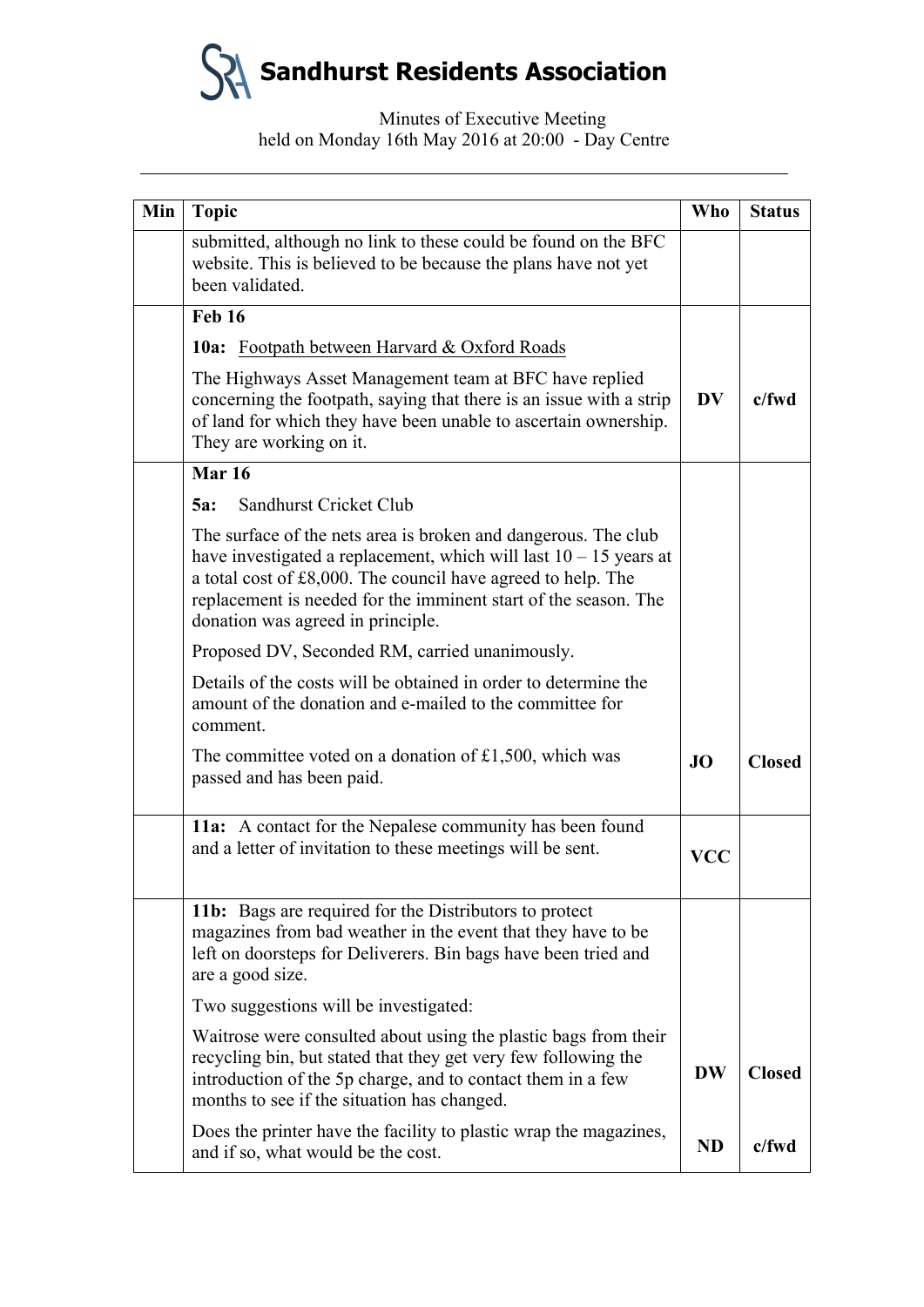| Min | <b>Topic</b>                                                                                                                                                                                                                                                                                                                        | <b>Who</b>        | <b>Status</b> |
|-----|-------------------------------------------------------------------------------------------------------------------------------------------------------------------------------------------------------------------------------------------------------------------------------------------------------------------------------------|-------------------|---------------|
|     |                                                                                                                                                                                                                                                                                                                                     |                   |               |
|     | 11c: The summary of the Liaison meeting on Page 33 of the<br>March magazine states that "PB said that the government grant<br>to BFC has been cut by 80%". This should read that it has been<br>cut by 80% over the next 4 years. A correction has been<br>included in the next magazine.                                           | <b>VCC</b><br>/ND | <b>Closed</b> |
|     | Apr 16                                                                                                                                                                                                                                                                                                                              |                   |               |
|     | Advertising<br><b>6a:</b>                                                                                                                                                                                                                                                                                                           |                   |               |
|     | £9,106 has been received for advertising. Some advertisers have<br>left, but there have also been some new adverts and additional<br>enquiries to cover these.                                                                                                                                                                      | LR                | <b>Closed</b> |
|     | <b>AGM</b><br>6b:                                                                                                                                                                                                                                                                                                                   |                   |               |
|     | Details of the AGM to be sent to MW by 2 <sup>nd</sup> May.                                                                                                                                                                                                                                                                         | LR                | c/fwd         |
|     | Website volunteer<br>7a:                                                                                                                                                                                                                                                                                                            |                   |               |
|     | A volunteer is required to liaise with the Sandhurst School<br>team and monitor the website. KV was suggested, as she can get<br>on the spot training and advice from DV. If not, a request will<br>be placed in the magazine.                                                                                                      |                   | <b>Closed</b> |
|     | Note: Following the meeting DW volunteered to take on the<br>role and all information has now been passed to her.                                                                                                                                                                                                                   |                   |               |
|     | 11a: Day Centre Use                                                                                                                                                                                                                                                                                                                 |                   |               |
|     | VCC and JO attended the Town meeting and received an<br>assurance that any money donated by SRA would not result in a<br>reduced contribution from BFC. DV had suggested that the Day<br>Centre would prefer donations rather than rent for the room, but<br>he will consult with the Day Centre committee to confirm this<br>view. | <b>DV</b>         |               |
|     | 11b: Magazine article                                                                                                                                                                                                                                                                                                               |                   |               |
|     | An article in the magazine to be written to detail restrictions on<br>times when noise with building works are not allowed.                                                                                                                                                                                                         | <b>MW</b>         | $c$ /fwd      |
|     | 11c: Broadmoor Sirens                                                                                                                                                                                                                                                                                                               |                   |               |
|     | All sirens at Broadmoor are being removed and replaced by<br>warnings on Twitter and Facebook.                                                                                                                                                                                                                                      |                   |               |
|     | A query was raised as to the arrangements at the other secure<br>hospitals. Rampton has a siren on the roof of the hospital but                                                                                                                                                                                                     | LR                | <b>Closed</b> |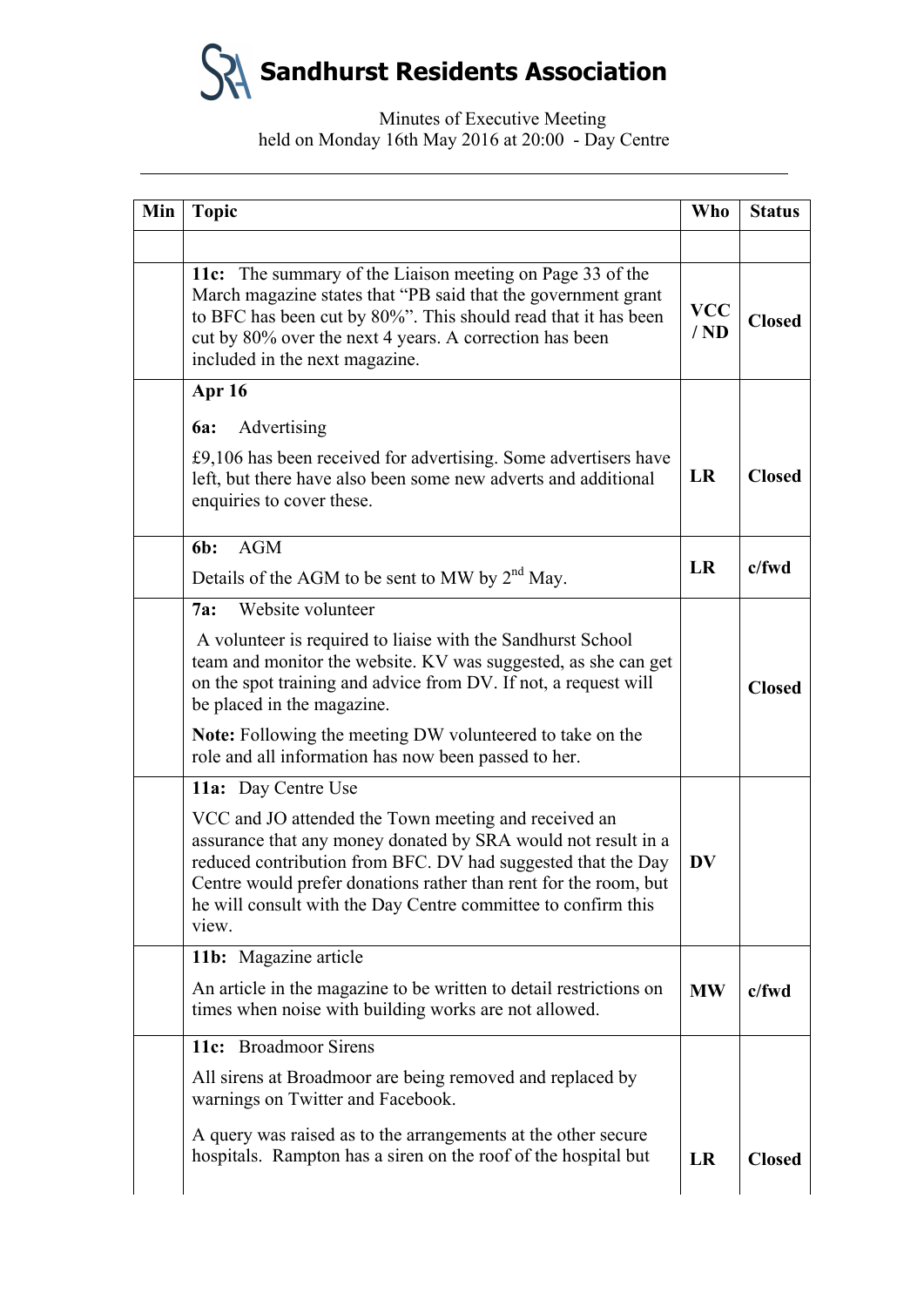| Min                     | <b>Topic</b>                                                                                                                                                                                                          | <b>Who</b> | <b>Status</b> |
|-------------------------|-----------------------------------------------------------------------------------------------------------------------------------------------------------------------------------------------------------------------|------------|---------------|
|                         | none in the residential areas.                                                                                                                                                                                        |            |               |
|                         |                                                                                                                                                                                                                       |            |               |
|                         | A letter has been sent to the West London Mental Health<br>Authority expressing concern.                                                                                                                              | DV         | <b>Closed</b> |
|                         | 11d: BVCT                                                                                                                                                                                                             |            |               |
|                         | Chris Smith has asked to attend a meeting to talk to the<br>committee about the BVCT and our membership. This will be<br>arranged for a meeting after the AGM.                                                        | <b>VCC</b> |               |
|                         | 11e: Richard Bannister Charity                                                                                                                                                                                        |            |               |
|                         | An article about this charity has been written for the magazine.                                                                                                                                                      | RM         | <b>Closed</b> |
| $\overline{\mathbf{4}}$ | <b>Treasurer's Report</b>                                                                                                                                                                                             |            |               |
|                         |                                                                                                                                                                                                                       |            |               |
|                         | <b>Current Account</b><br>£9,683.09                                                                                                                                                                                   |            |               |
|                         | Reserve Account<br>£29,902.92                                                                                                                                                                                         |            |               |
|                         | <b>Total</b><br>£39,586.01                                                                                                                                                                                            |            |               |
|                         |                                                                                                                                                                                                                       |            |               |
| 5                       | <b>Donations</b>                                                                                                                                                                                                      |            |               |
|                         | Nothing to report                                                                                                                                                                                                     |            |               |
| 6                       | <b>Magazine</b>                                                                                                                                                                                                       |            |               |
|                         | All in progress                                                                                                                                                                                                       |            |               |
| $\overline{7}$          | Website                                                                                                                                                                                                               |            |               |
| 7a                      | DW will contact DV to finalise the handover and set up a<br>meeting with the team at Sandhurst School.                                                                                                                | <b>DW</b>  |               |
| 8                       | <b>Recycling</b>                                                                                                                                                                                                      |            |               |
| <b>8a</b>               | Paul Bettison expects a list of optional dates for a visit to the<br>recycling facility near Heathrow to be provided. He will send<br>them to VCC who will contact the committee members to agree<br>a suitable date. | <b>VCC</b> |               |
| 9                       | <b>Projects</b>                                                                                                                                                                                                       |            |               |
|                         | Nothing to report                                                                                                                                                                                                     |            |               |
|                         |                                                                                                                                                                                                                       |            |               |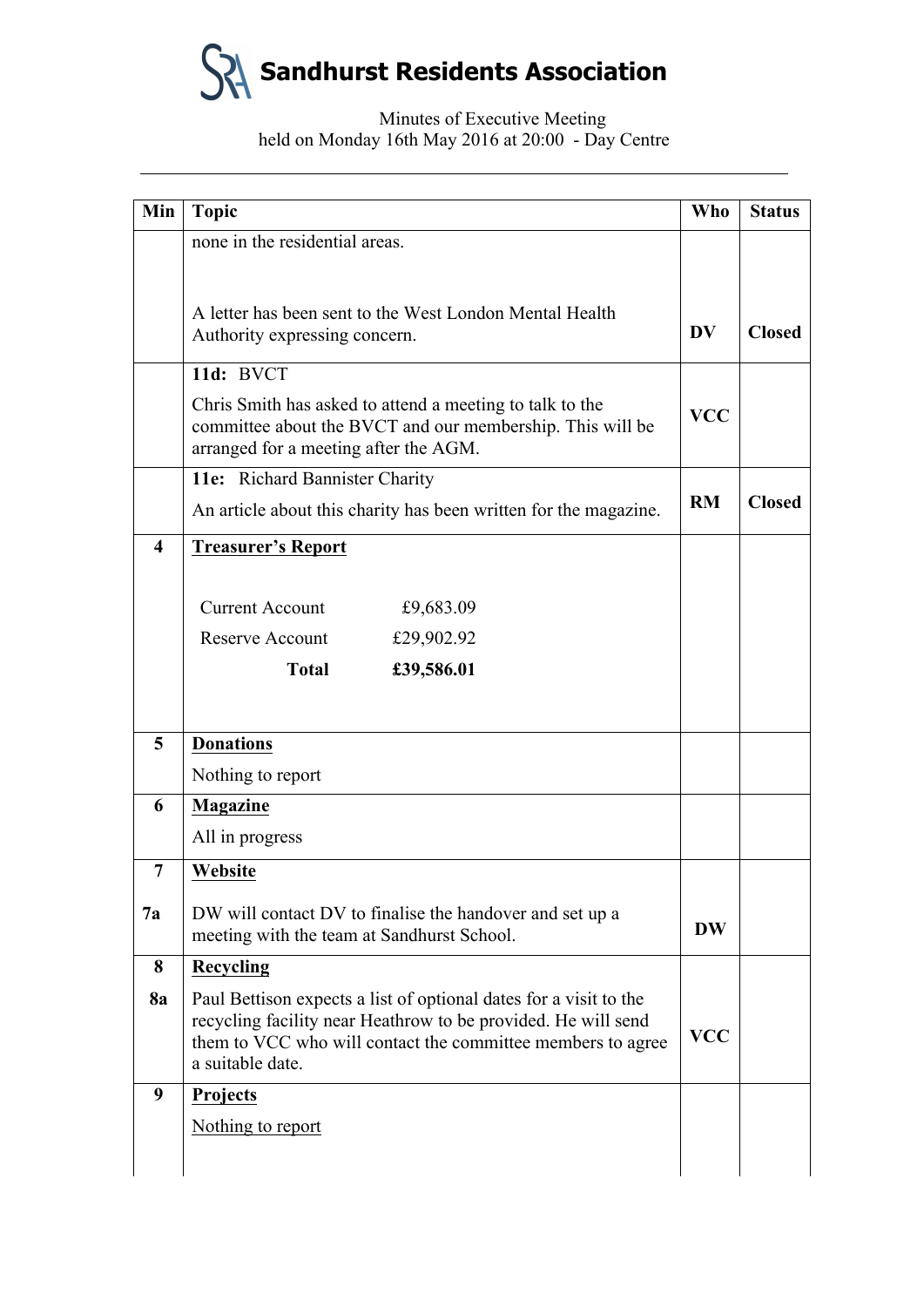| Min             | <b>Topic</b>                                                                                                                                                                                                                                                                                                                | Who        | <b>Status</b> |
|-----------------|-----------------------------------------------------------------------------------------------------------------------------------------------------------------------------------------------------------------------------------------------------------------------------------------------------------------------------|------------|---------------|
| 10              | <b>Planning</b>                                                                                                                                                                                                                                                                                                             |            |               |
|                 | Nothing to report                                                                                                                                                                                                                                                                                                           |            |               |
| 11              | AOB:                                                                                                                                                                                                                                                                                                                        |            |               |
| 11a             | Karen Symonds has requested that the phrase in the<br>Constitution referring to "audited accounts" be reworded as the<br>accounts are not audited, in the formal sense. This will be done<br>and a copy sent to Karen and JO. Karen will also be asked when<br>she would like the free advert to be placed in the magazine. | LR         |               |
| 11 <sub>b</sub> | <b>AGM</b>                                                                                                                                                                                                                                                                                                                  |            |               |
|                 | The committee felt that there could be more interest in residents<br>attending the AGM this year as the Broadmoor Security<br>Director is to present. A request for prior notice of attendance is<br>to be added to the AGM announcement for the magazine.                                                                  | <b>LR</b>  |               |
| 11c             | Cemetery and Crematorium                                                                                                                                                                                                                                                                                                    |            |               |
|                 | Paul Bettison has arranged a visit to the Crematorium on<br>Saturday 4 <sup>TH</sup> June, at 10:30. Those interested should let VCC<br>know by Friday $27th$ May.                                                                                                                                                          | <b>ALL</b> |               |
|                 | The meeting closed at 22:15                                                                                                                                                                                                                                                                                                 |            |               |